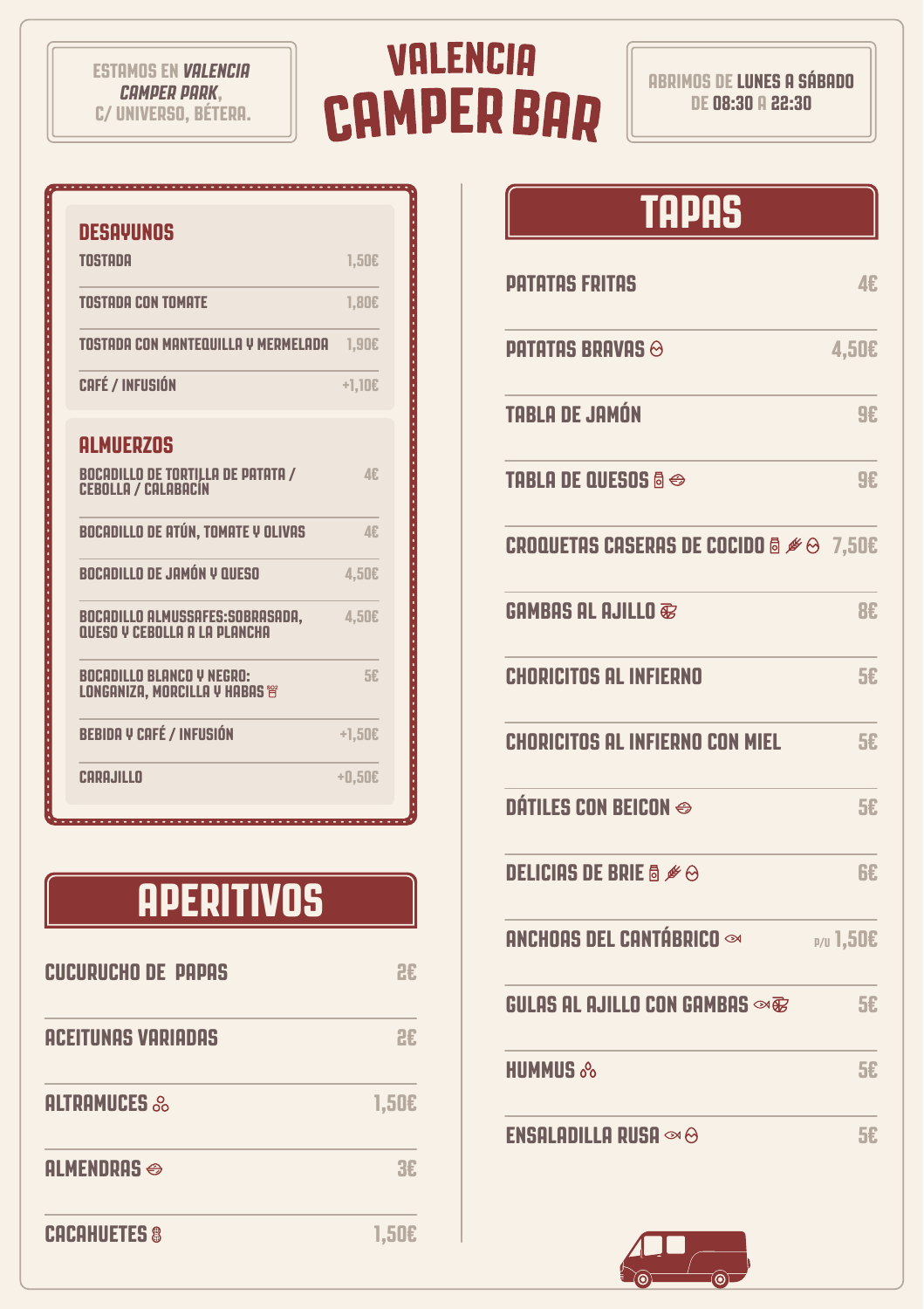# **VALENCIA CAMPER BAR**

Cacahuetes Mostaza Huevo Apio Soja Frutos secos Crustáceos Sésamo Sulfitos Lácteos Moluscos Altramuces Gluten Pescado

 $\blacksquare$ 

❀

 $\overline{\bigoplus}$ 

 $\bigoplus$ 

## **ENSALADAS**

| <b>NARANJA Y RÚCULA</b>          | 5,50E |
|----------------------------------|-------|
| <b>MIXTA</b> $\otimes$ $\otimes$ | 5,50E |
| <b>QUINOA Y AGUACATE</b>         | 5,50E |
| GAZPACHO ANDALUZ                 | 4,50E |

#### **TORTILLAS**

| <b>FRANCESA</b> $\otimes$                                                | 46.        |
|--------------------------------------------------------------------------|------------|
| <b>PATATA <math>\odot</math></b>                                         | 5£         |
| <b>PATATA Y CEBOLLA <math>\odot</math></b>                               | 5,50E      |
| <b>PATATA V CHORIZO</b> $\otimes$ is                                     | 5,50E      |
| <b>PATATA Y MORCILLA <math>\odot</math></b>                              | 5,50E      |
| AL GUSTO (MÁX. 2 INGREDIENTES):<br>$CHAMPIÑONES/CEBOLLA/ATÚN/QUESO\odot$ | 5,50E<br>局 |

8

Ô

## **PRINCIPALES**

| <b>FINGERS DE POLLO A LA BARBACOA <math>\odot</math> <math>\cancel{\mathscr{E}}</math> <math>\land</math></b> |              |
|---------------------------------------------------------------------------------------------------------------|--------------|
| HUEVOS CON PATATAS Y JAMÓN $\odot$                                                                            | <b>8,50€</b> |
| HAMBURGUESA COMPLETA $\mathscr{I}^{\otimes 2}$                                                                | 9,50E        |
| SOLOMILLO AL CHAMPIÑÓN /<br><b>PEDRO XIMENEZ &amp;</b>                                                        | 12£          |
| GAMBONES A LA PLANCHA $\overline{\bm{\mathscr{C}}}$                                                           | 12E          |
| EMPERADOR A LA PLANCHA $\infty$                                                                               |              |

## **POSTRES CASEROS**

| <b>TARTA DE MANZANA <math>\mathscr{I} \mathfrak{g} \oplus</math></b>                  | 4,50E        |
|---------------------------------------------------------------------------------------|--------------|
| <b>BROWNIE DE CHOCOLATE <math>\mathscr{I} \mathfrak{g} \oplus \mathfrak{S}</math></b> | <b>4,50€</b> |
| <b>PANNA COTTA 6</b>                                                                  | 3,50E        |
| <b>CREMA DE LIMÓN ®</b>                                                               | 3,50E        |
| BOLAS DE HELADO ®                                                                     | 3,50E        |

 $^{o}$